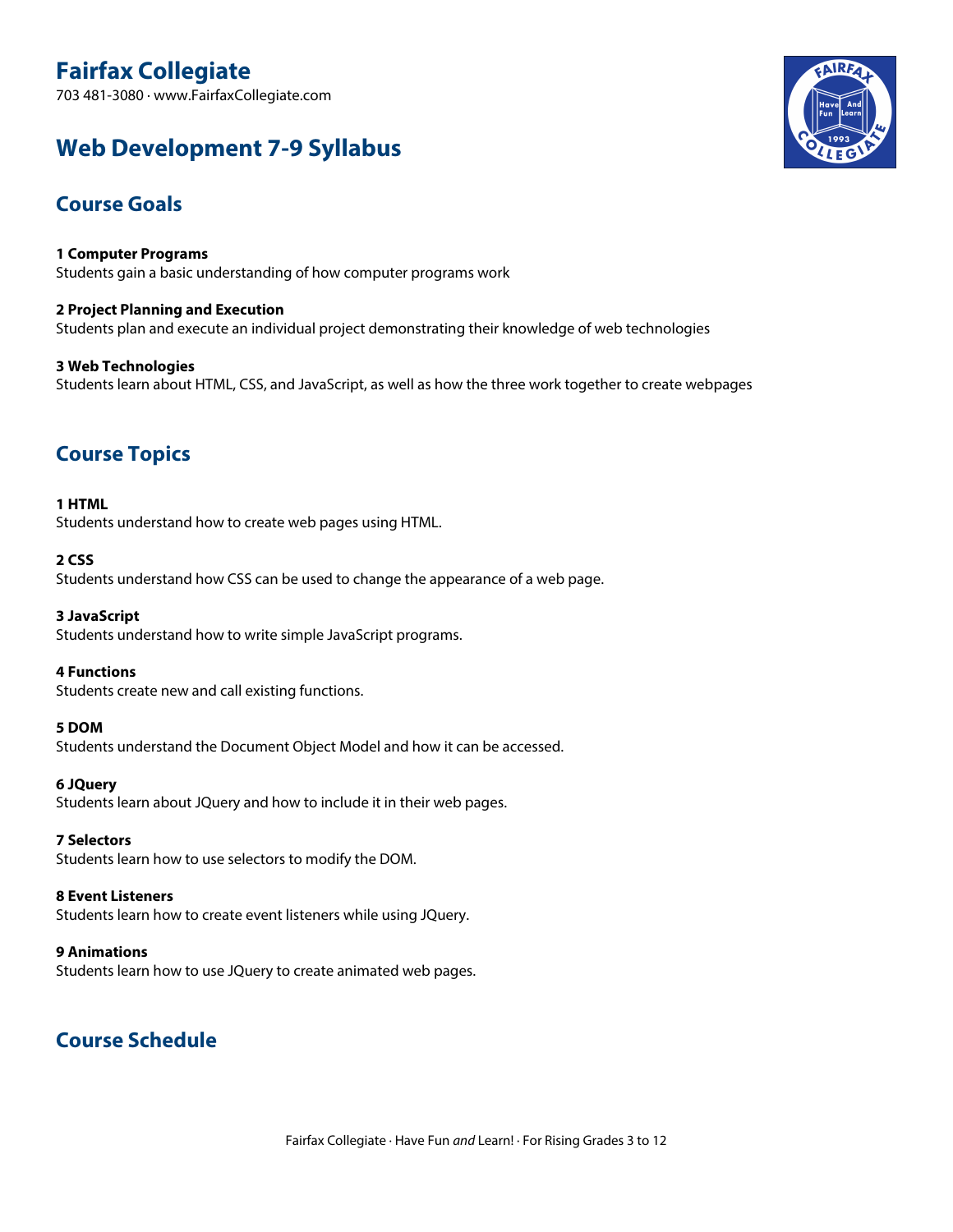# **Day 1**

#### **Introductions and Ice Breaker**

Students are introduced to each other and to the course.

#### **The Javascript Console**

Students learn how to use the JavaScript console bundled with their browser.

#### **Variables**

Students learn to create variables

# **Day 2**

**Your First JavaScript File** Students create an external script to be loaded by the browser

#### **Your Home Page**

Students learn basic HTML and CSS and create a simple home page

### **Day 3**

**JavaScript Basics** Students learn about basic JavaScript functionality, including if statements, loops, and functions.

#### **Document Object Model and jQuery**

Students learn about the DOM and use it to make modifications to their home pages.

## **Day 4**

**Look Ma, A Button!** Students learn about JavaScript Event Listeners.

#### **Many Elements**

Students learn how to deal with more than one DOM element at a time.

#### **Closures**

Students learn about closures and how they can help their functions.

# **Day 5**

#### **Images**

Students learn how to add images to their home pages and create personalized art.

#### **Input and Output**

Students learn how to read values from HTML inputs as well as adding new elements dynamically.

#### **Mad Libs**

Students create silly mad libs using inputs and jQuery.

#### **Day 6**

#### **Guessing Number game**

Students use their knowledge up to this point to create a simple guessing numbers game.